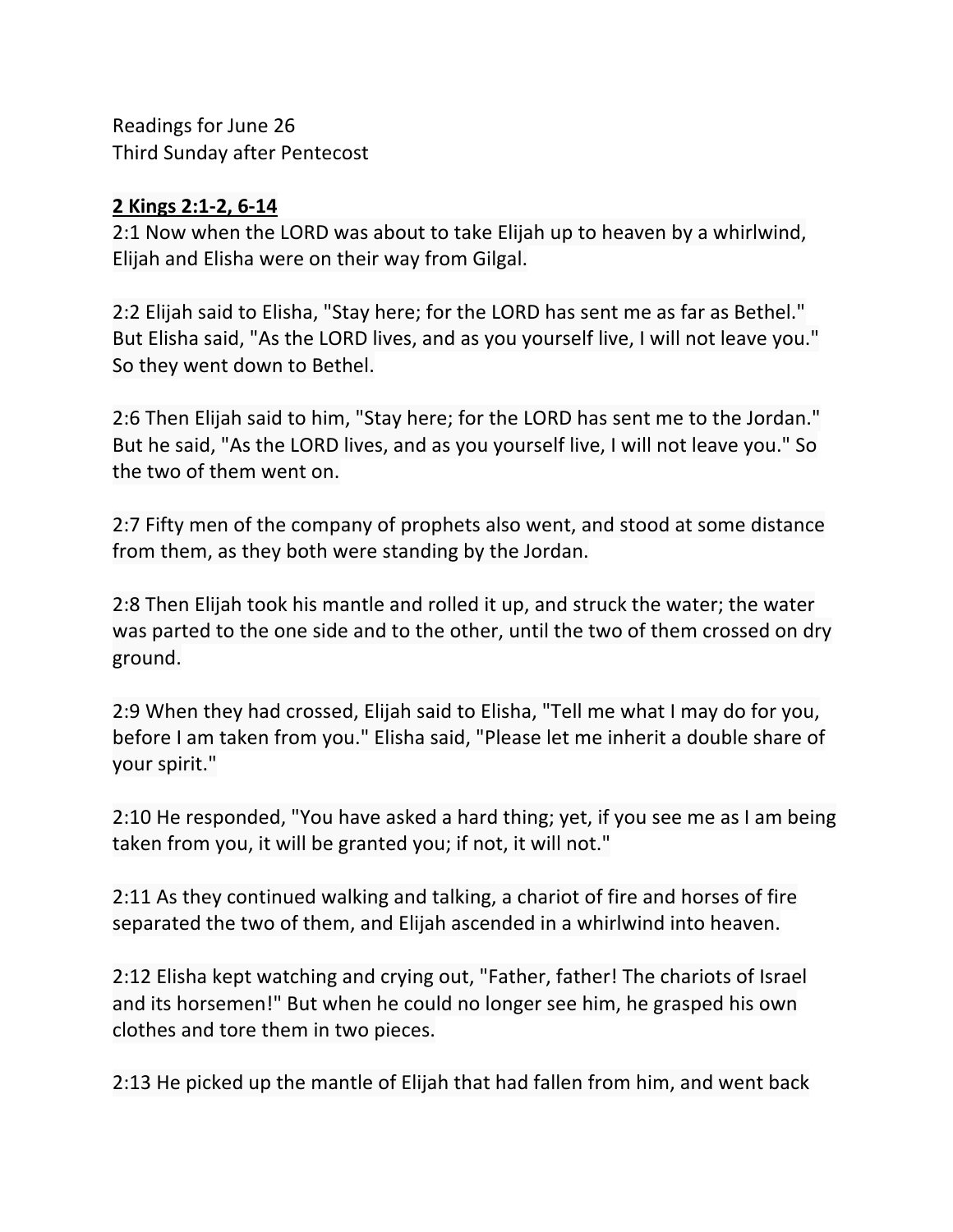and stood on the bank of the Jordan.

2:14 He took the mantle of Elijah that had fallen from him, and struck the water, saying, "Where is the LORD, the God of Elijah?" When he had struck the water, the water was parted to the one side and to the other, and Elisha went over.

## **Luke 9:51-62**

9:51 When the days drew near for him to be taken up, he set his face to go to Jerusalem.

9:52 And he sent messengers ahead of him. On their way they entered a village of the Samaritans to make ready for him;

9:53 but they did not receive him, because his face was set toward Jerusalem.

9:54 When his disciples James and John saw it, they said, "Lord, do you want us to command fire to come down from heaven and consume them?"

9:55 But he turned and rebuked them.

9:56 Then they went on to another village.

9:57 As they were going along the road, someone said to him, "I will follow you wherever you go."

9:58 And Jesus said to him, "Foxes have holes, and birds of the air have nests; but the Son of Man has nowhere to lay his head."

9:59 To another he said, "Follow me." But he said, "Lord, first let me go and bury my father."

9:60 But Jesus said to him, "Let the dead bury their own dead; but as for you, go and proclaim the kingdom of God."

9:61 Another said, "I will follow you, Lord; but let me first say farewell to those at my home."